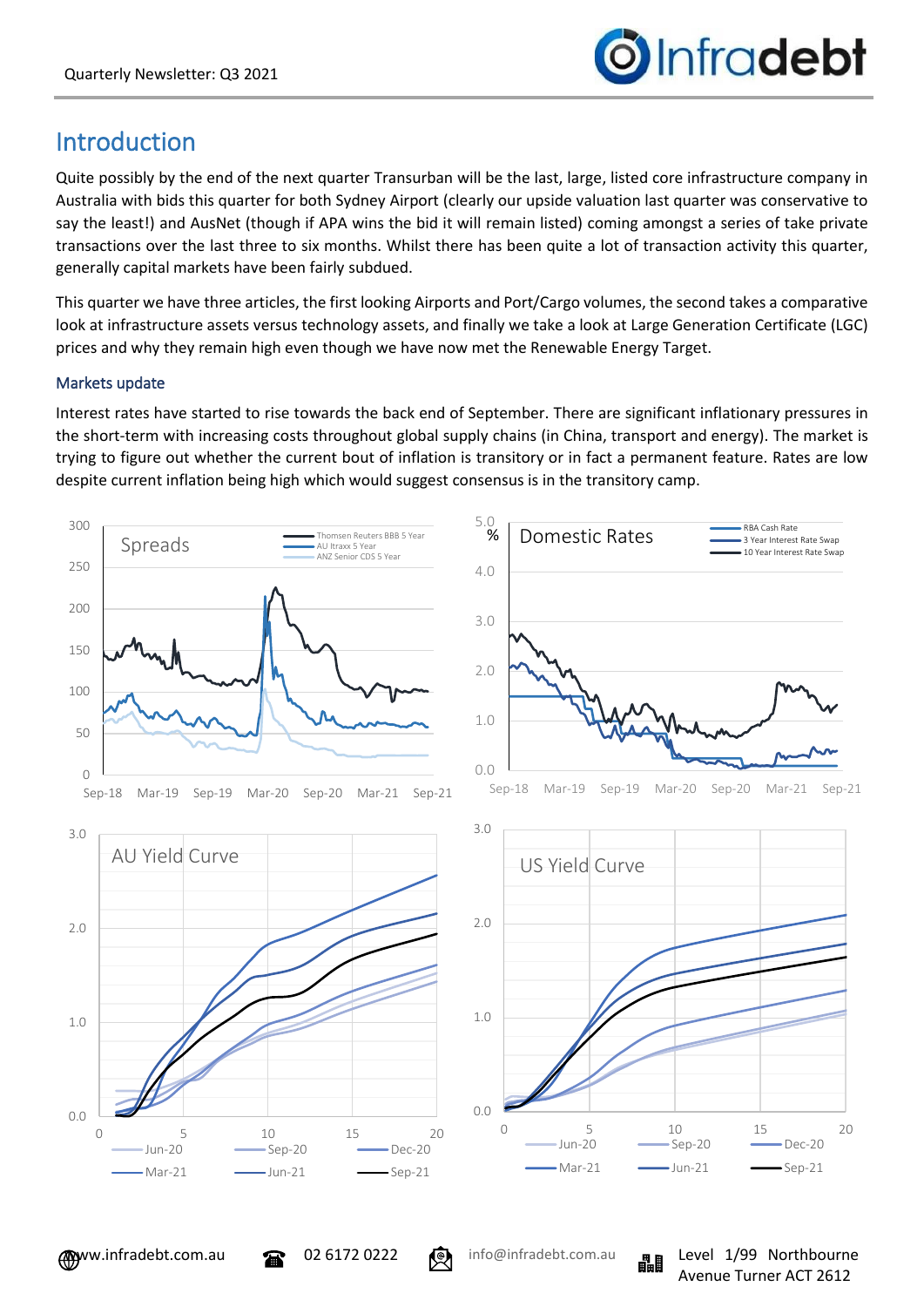

## New issuance and refinancing

| Date | Borrower                               | Instrument  | Size (\$m) | Term (Yrs)     |
|------|----------------------------------------|-------------|------------|----------------|
| Jul  | Property Exchange Australia            | Loan        | 335        | 4              |
| Jul  | AusGrid                                | Loan        | 971        | 3              |
| Jul  | <b>Bingo Industries Acquisition</b>    | Loan        | 1,001      | 5/7            |
| Jul  | <b>Musselroe Wind Farm</b>             | Loan        | 103        | n/a            |
| Jul  | Berrybank Wind Farm                    | Loan        | 321        | 5              |
| Jul  | Japara Healthcare Acquisition          | Loan        | 500        | 3/5            |
| Jul  | Tellus                                 | Loan        | 135        | 3/5            |
| Jul  | <b>Gold Coast Hospital Carpark PPP</b> | Loan        | 65         | 5              |
| Aug  | <b>Australian Registry Finance</b>     | Loan        | 1,930      | 3/5/7          |
| Aug  | <b>Dulacca Wind Farm</b>               | Loan        | 350        | 5              |
| Aug  | Sapphire Wind Farm                     | Loan        | 307        | 5/11           |
| Aug  | <b>Victoria Power Networks</b>         | <b>Bond</b> | 300        | $\overline{3}$ |
| Sep  | Telstra InfraCo Towers Acquisition     | Loan        | 1,025      | n/a            |
| Sep  | Victorian Cancer Centre PPP            | Loan        | 425        | n/a            |
| Sep  | Canberra Airport                       | Loan        | 250        | 3/5            |
| Sep  | <b>Lochard Energy</b>                  | Loan        | 1,296      | 5/7/10/12      |
| Sep  | Sungrow Solar Portfolio                | Loan        | 20         | n/a            |
| Sep  | ElectraNet                             | <b>Bond</b> | 350        | 7              |

### Equity and other news

- This quarter Brookfield and APA Group put in bids to acquire AusNet (Victorian Distribution network company). Brookfield put in an all cash offer of \$2.50 per share first, with APA putting in a counteroffer of \$17b (or ~\$2.60 per share) via cash and script.
- The Transurban led consortium (Australian Super and Abu Dhabi Investment Authority) was the successful bidder for the NSW Governments 49% stake in WestConnex paying \$10b – taking the Transurban consortium's ownership stake to 100%.
- A consortium led by IFM and GIP put in a bid to take Sydney Airport private, the first bid was \$8.25 per share and a second at \$8.45, with the third and final bid being accepted at \$8.75 (\$32.6b) – the offer being subject to confirmatory due diligence and regulatory approvals (there are specific rules in Australian in respect of airports and ownership concentration).
- AustralianSuper has announced it is selling a 16.6% stake in NSW Transmission company AusGrid bids are due in early October. AustralianSuper will retain a 9% stake.





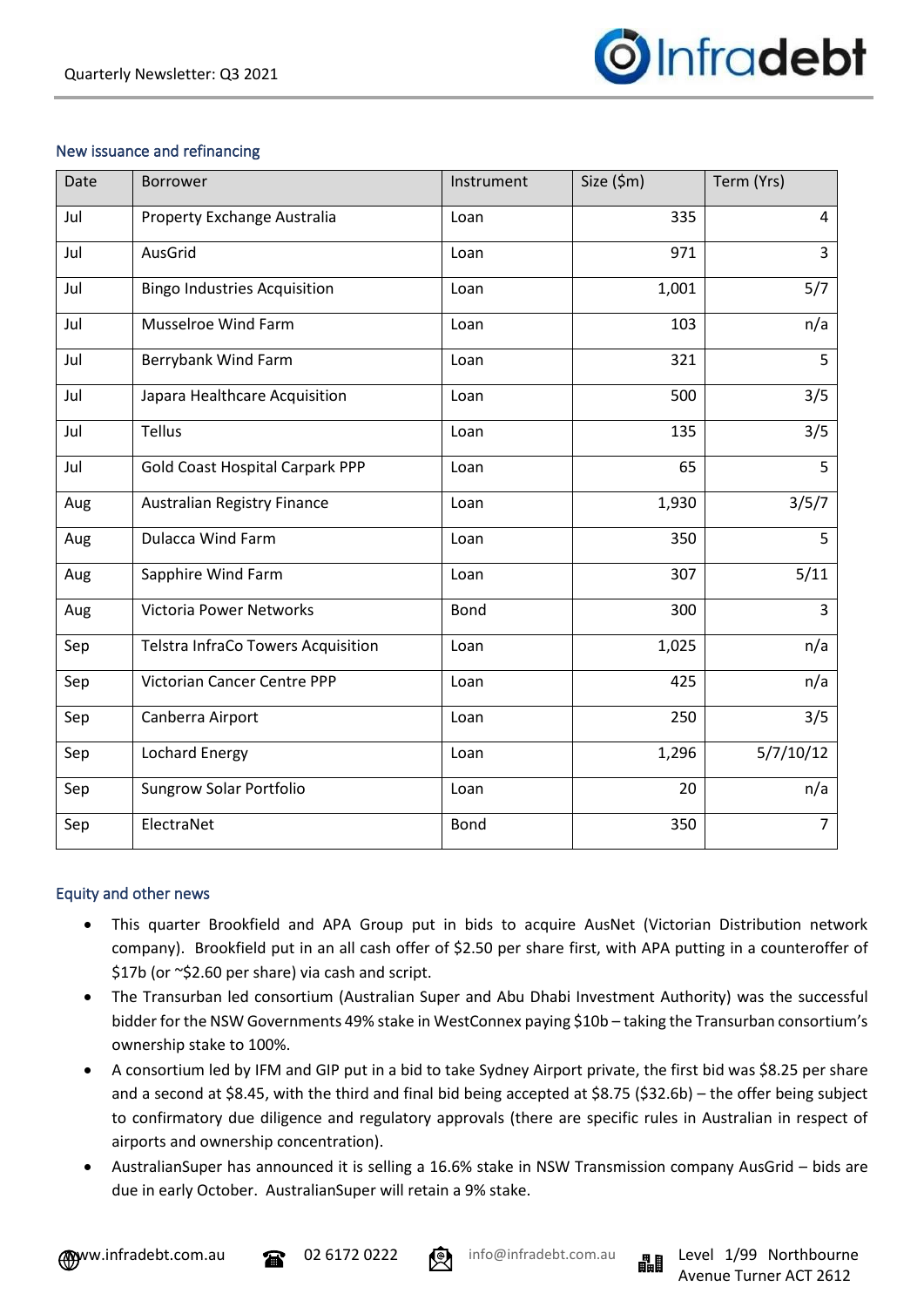

- Morrison & Co have decided to sell their 50% stake in Macarthur Windfarm. The Windfarm has a 100% offtake from AGL to 2038. AMP Capital owns the remaining 50% which it acquired in 2018 for \$880m.
- Elliot Green Power has announced that it is selling its portfolio of NSW and Qld solar farms (302MW) together with development assets (storage and solar). Bids are expected by the end of the year.
- Octopus Investments has acquired the 180MW Dulacca Wind Farm in Qld, the project has a 126MW offtake from the Queensland Government owned CleanCo.
- Brookfield and State Super have announced they are selling Geelong Port with the sale expected to complete by the end of the year.
- In July it was reported that KKR and Ontario Teachers put in a bid for Spark Infrastructure which owns stakes in distribution networks SA Power networks, CitiPower and Powercor (Vic distribution) and Transgrid (NSW Transmission). No further announcements have been made as the quarter comes to a close but it has certainly kept Spark's share price buoyant.
- Tilt Renewables 396MW Rye Park wind farm reached financial close. This is NSW largest windfarm and will feature Australia's largest turbines at 6MW each. The project has a 55% offtake from Newcrest Mining for 15 years.
- Brookfield is buying additional shares in Dalrymple Bay Coal Terminal, effectively partly unwinding the sell down (which took them down to 49%) as part of floating DBI on the ASX. DBI has performed reasonably poorly post its float at \$2.57.
- AGL announced more detail on their proposed demerger into New AGL (their retail and renewables/firming generation business) and Accel (principally their coal fired baseload generation business). This included announcing new CEOs for both entities. So far the market isn't impressed, with the AGL share price approximately half its year ago levels.
- While it isn't infrastructure, the evolving insolvency/debt default/restructuring of the Evergrande property development group in China is a situation worth watching. While some market pundits call of "China's Lehman moment" seem overhyped to us, it is a symptom of a slowdown in the Chinese property construction market – a sector that is an important driver of Australia's economic fortunes (particularly iron ore).

# Airport and seaport volumes

## Airports

The Sydney Aviation Alliance has increased its bid price for a third time \$8.75 to acquire Sydney Airport with the board granting due diligence to the consortium. This effectively values the airport at a \$30 billion enterprise value. Prior to Covid-19, the 2019 financial year EBIDTA was \$1.3 billion. This implies a valuation multiple of Sydney Airport 23x on a pre-Covid basis, a valuation some would consider high given the valuations on other '*moaty'* assets (see the article on investment moats!).

With most of Australia in lockdown and state and international borders closed, Australian airports are suffering with very low passenger numbers. Elsewhere around the world, border restrictions have largely ceased, and the travel rebound is well underway. As shown in the chart below, In the US, passenger volumes are nearing 75% of the pre-Covid peak of passengers, and in Europe, a similar rebound is occurring where passenger numbers are nearing 50% of pre Covid levels.





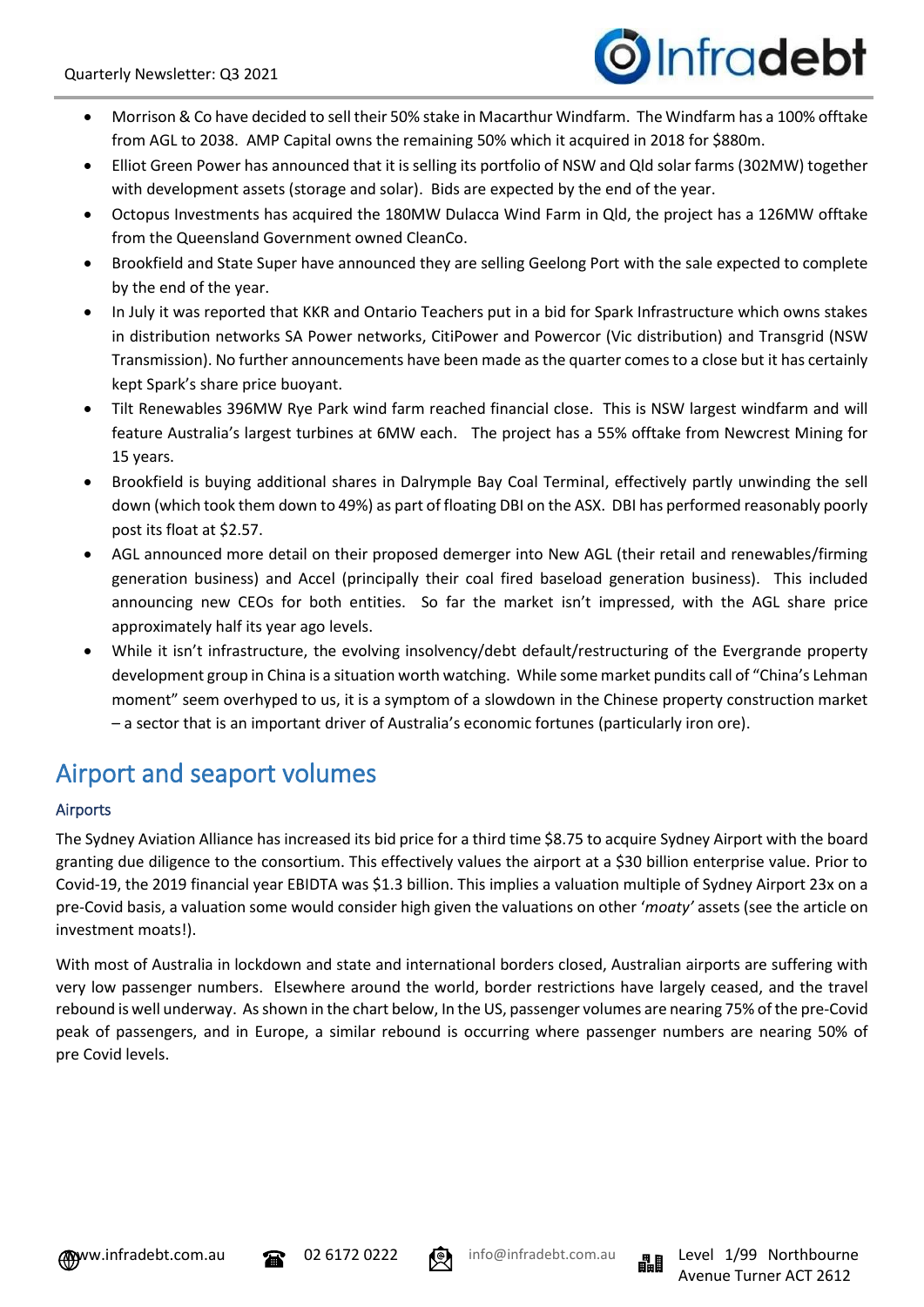



Source: Sydney Airport, Zurich Airport, Los Angeles Airport and Frankfurt Airport,

Australia is about 6-12 months behind Europe and North America. It would seem that at some point in late 2021 or early 2022 the international border with NSW (and perhaps VIC) will be opened and states that have been successful with elimination to date (eg, QLD, WA and TAS) will open up to international travellers a bit later in early 2022.

Sydney Airport may be facing short run patronage issues, however, there is no doubt that the asset will continue to be one of the highest quality core infrastructure assets in Australia. It would be reasonable to expect a rapid rebound in travel to some base line figure.

The big question will be whether permanent damage has been done, particularly in the business travel segment. Have habits been formed over the last two years such that Zoom meetings will continue to be the acceptable norm? Will this provide a dampener on business travel, compared to pre-Covid norms?

## **Seaports**

Containerised sea freight has seen an explosion in cost and demand, with shipping rates increasing at what seems like a parabolic rate. The Freightos Baltic Global Container Freight Index is at record all-time highs. This index measures the average global cost of a 40 ft shipping container which has increased from a price of US\$1,500 in 2020 to US\$10,920 today. This is an amazing seven-fold increase! When you drill down into specific routes it gets even worse. The average price of a container from East Asia to the North American East Coast is currently US\$22,234 versus US\$2,500 in early 2020, a nine-fold increase! As you can imagine, stock prices of businesses involved in all parts of the shipping services supply chain are going through the roof.





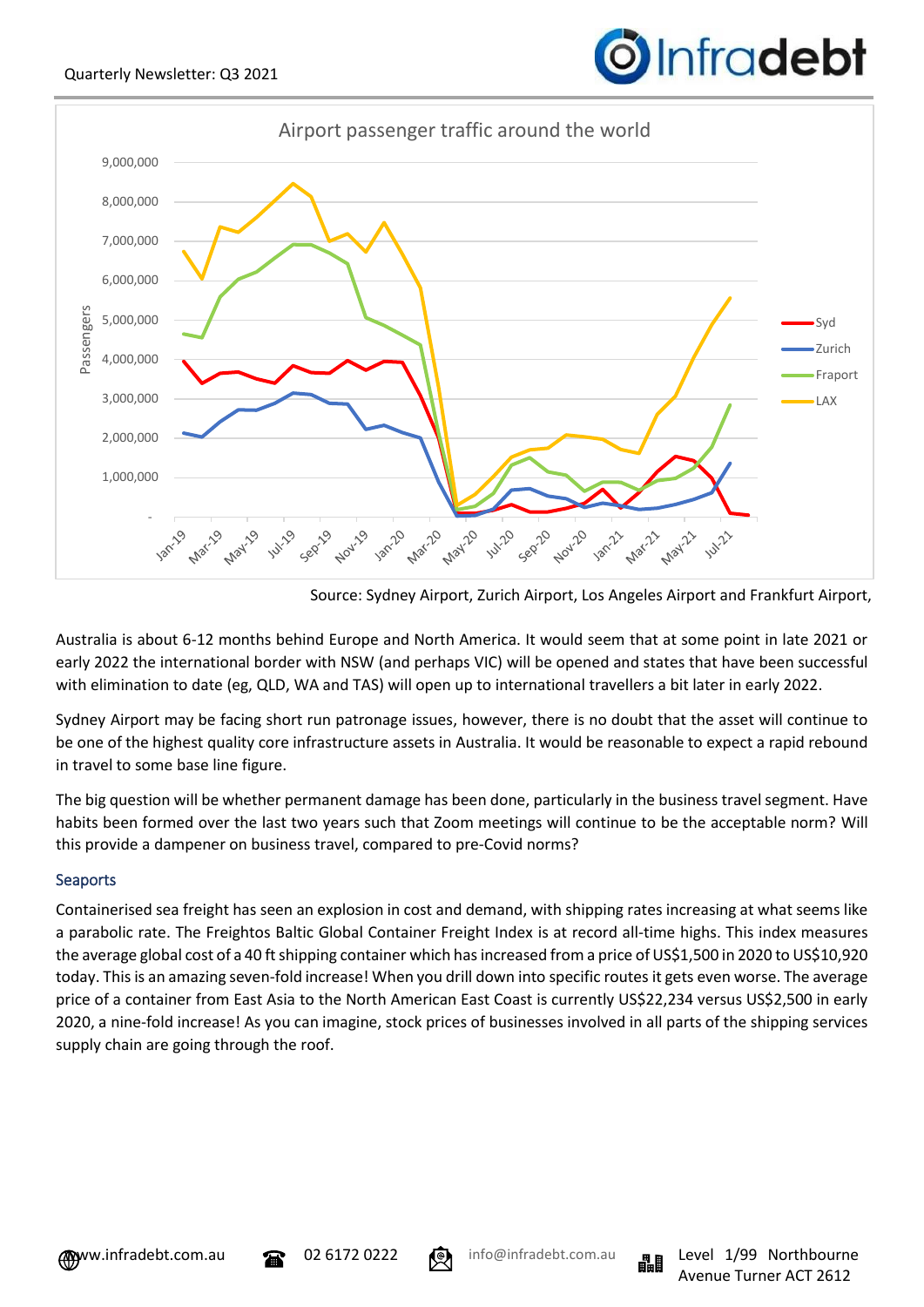



Source:Refinitiv Eikon

The time it takes to process containers has increased with additional health and safety measures introduced during the pandemic. There are reports that ships are waiting 8-10 days at North American Ports to be processed. For Australian ports, there has been a significant increase in volumes. Over the 2021 container volumes were 10-30% above the previous year (see next chart). The following is a chart of the aggregate container volume growth at Port of Botany, Port of Melbourne and Port of Brisbane.



Source: Port of Botany, Port of Brisbane, Port of Melbourne

This has the potential to create significant inflationary forces in the short term. Particularly when combined with the rising costs of manufacturing in China. The current market consensus is that current inflation is transitory. But is this really the case? Markets could be underestimating future inflationary expectations.

Seaports and airports are fantastic core infrastructure assets with strong correlations to economic growth. The current pandemic environment and the differing effects on assets are an example of the benefits of diversification!



ww.infradebt.com.au **199 Northbourne** 02 6172 0222 **199 info@infradebt.com.au Expansion** 1/99 Northbourne Avenue Turner ACT 2612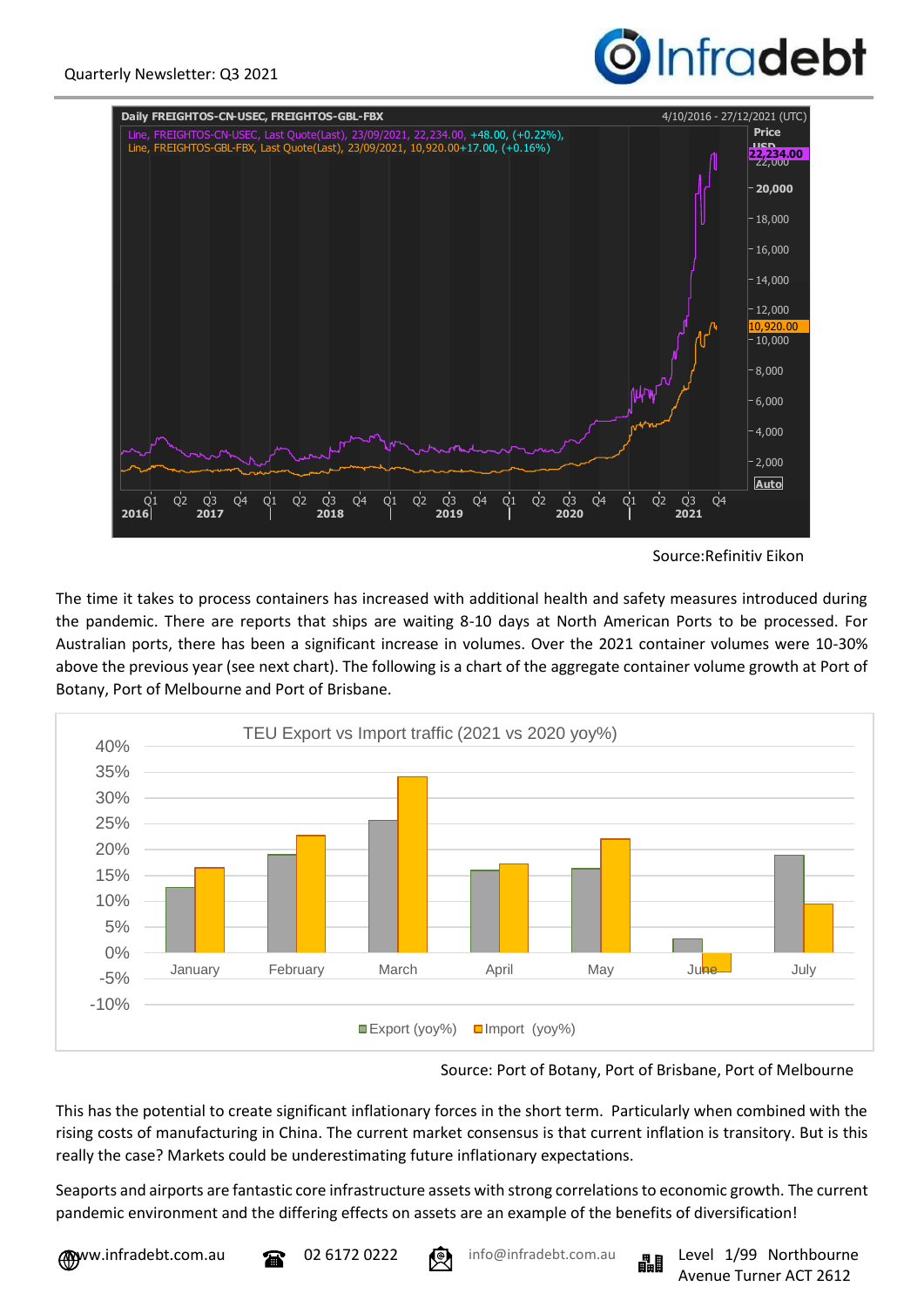## Investment moats: Infrastructure vs technology

As investors, key questions we are always thinking about are "What is the competitive moat for a project?" and "How sustainable are the cashflows?". In infrastructure, the key investment characteristics are high upfront capital costs to build physical assets, low incremental marginal costs per user, high operating margins, being a price setter rather than a price taker and long term cashflows (often inflation linked). These characteristics are usually due to one of the following,

- Geographic monopolies. Due to an asset's location or physical network, it is able to prevent competition. For example, if you want to fly to Adelaide on a scheduled passenger flight – you have to fly to Adelaide Airport.
- Regulatory monopolies. These infrastructure assets are regulated by Government with the allowable prices effectively set by Government. Examples include electricity and gas transmission and distribution networks.
- Government or corporate offtake. These infrastructure assets have some level of availability linked cashflows that are well defined. Project owners are effectively only taking execution risk versus the price they have bid. Examples are PPPs and highly contracted power generation assets. Assets with no offtake, for example merchant electricity generation, don't really fall within the definition of core infrastructure.

A fascinating contrast is to compare the investment moats of physical infrastructure assets against today's hot investment sector, technology (or software). Are the tangible infrastructure moats that different to the intangible moats in the technology space? In our view, the investment moats are more similar than you would otherwise think. Both have relatively high initial starting costs and low incremental marginal costs.

The main investment moat in technology is the phenomenon commonly known as a network effect. That is the utility a user derives from a good or service is dependent on the numbers of other users on the network. The more users there are on the platform, the greater the benefit to the users, the greater the competitive position of the platform and the higher the operating margins. This in effect creates a flywheel, which is considered the wholly grail of technology investing. So what are some of these network effects?

- Platform network effects. These are platforms (or intermediaries) that provide significant additional features and benefit to users that only increase as the number of users in the ecosystem increase. Common examples are Google, Microsoft, Shopify, Mastercard/Visa or any SaaS business.
- Marketplace networks effects. These are traditional two-sided marketplaces with supply and demand. These are difficult to start but once created have one of the strongest flywheels. Suppliers want a marketplace with significant numbers of buyers, and buyers want a marketplace with a large selection of quality suppliers. Examples are Amazon, Ebay, Alibaba, Shopee and even Tinder.
- Social network effects. The ability to communicate, interact and connect with others. These network effects are built of the identity of the user to perform or communicate some function with other users. As the network/metaverse builds it can become difficult to leave due to the number of social connections in the network. Examples are Facebook, LinkedIn, Twitter and Pinterest.

There are probably many other types of network effects we have missed. The key dynamic with all of them is that there is a significant competitive moat that can potentially be achieved through scale. The only issue is getting there. Here in lies the distinction between the two types of investing. In infrastructure large capital costs are spent with the future competitive position known with a reasonably high degree of certainty. Whereas in technology there is no economic moat to begin with and the future competitive position is path dependent on growing into network effects either by delivering great product or efficient marketing spend. Those technology businesses that make it to the endgame demonstrate significant monopolistic power as they do in core infrastructure.

The durability of established infrastructure moats is observable given the characteristics mentioned previously. However, it would be naïve to assume these moats can last forever. Technological change can render a monopoly irrelevant over time. For example, the canal barons of the  $18<sup>th</sup>$  and  $19<sup>th</sup>$  century did not last as the steam train was





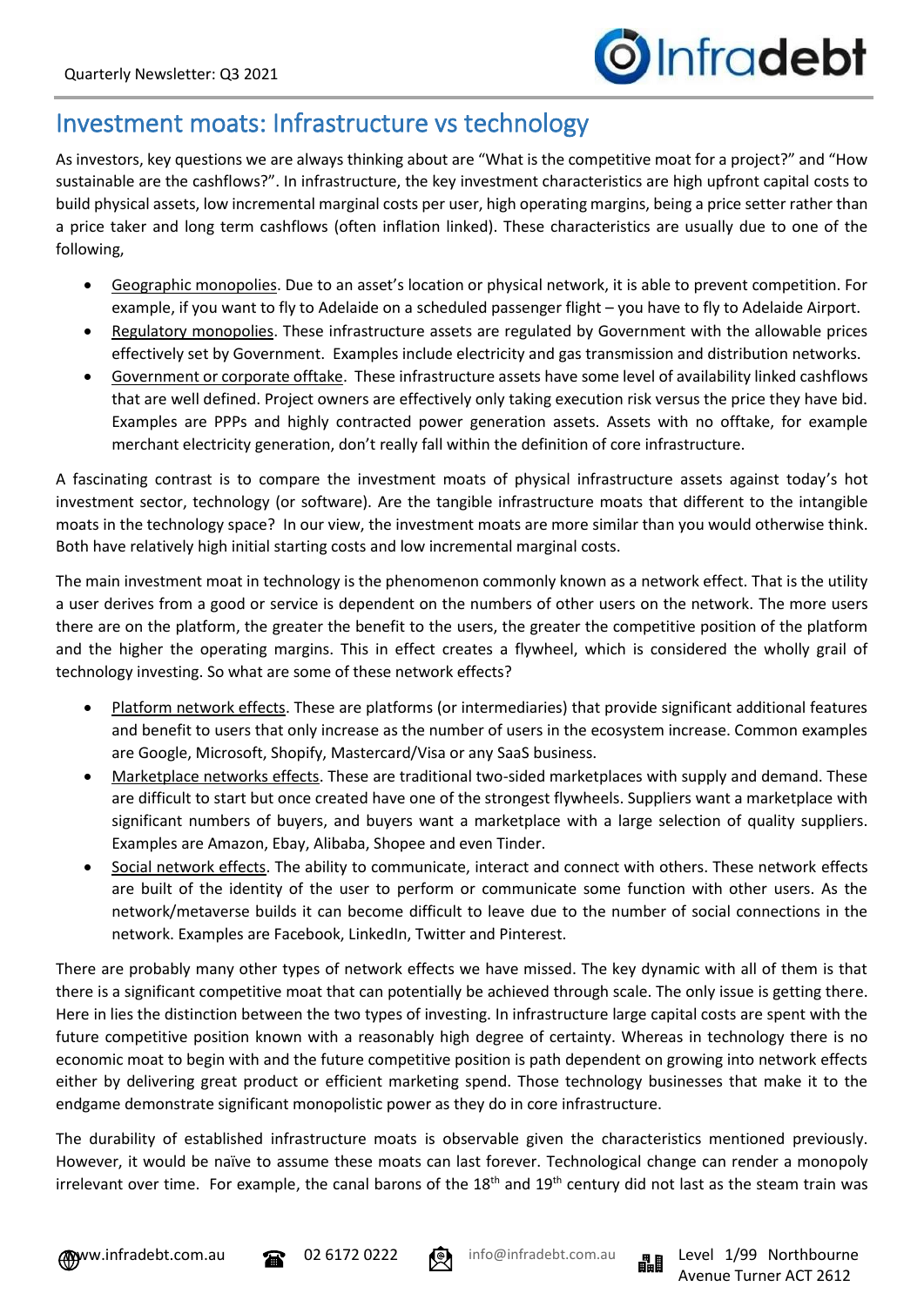# *D*Infradebt

invented. A more contemporary example in Australia is the monopoly pipeline position of APA which is starting to look weaker today with the decline of fossil fuels (and, hence, their desire to diversify into electricity).

The durability of a network effect in technology investing is complex as it is mostly unobservable until achieved. To achieve a durable network effect usually requires growing as fast as possible at the expense of short-term profit. This can be very polarising amongst investors particularly those tied to traditional valuation metrics. Not all high growth technology moats are equal, and some will prove to be illusory. Some issues to think about,

- How reoccurring is the revenue? How integrated into processes is the platform? What is the switching cost?
- What is the value proposition or unit economics to users on each side of the platform/marketplace?
- How easy is it to multi-tenant across platforms? For example, how easy is it to list a product or service on an alternative platform?

Even when market dominance is achieved there can be pressure from Governments to regulate anti-competitive behaviour. Given the strong similarities between infrastructure and mature technology businesses we make the following curious observations:

- What does this imply about earnings multiples? Is infrastructure overvalued versus big tech? Should core infrastructure assets trade at the rich EBITDA multiples of circa 20x today? Some forward EV/EBITDA multiples in tech: Microsoft 22x, Amazon 19x, Google 16x, Facebook 13x, Mastercard 26x, Visa 23x, Apple 20x.
- Listed big tech has the potential to be as interest rate sensitive as is infrastructure. Both sectors are long duration and interest rate exposed. This is potentially a new correlation dynamic that should be considered at a whole of portfolio level for funds with high allocations to both.
- Why are the capital structures so different? Technologies companies have traditionally had minimal debt on their balance sheets (and any they do have is mainly used to buy back stock). Infrastructure on the other hand is usually highly levered with physical asset offered as security.

Our key point is that these sectors may be more similar than you would otherwise think.

# Why aren't LGC prices zero?

The Renewable Energy Target (RET) Scheme was initially introduced by the Howard government in 2001 with the goal of renewable energy reaching a 20% share of generation by 2020. In 2011, the RET target was split into two parts – the Large-Scale Renewable Energy Target (to incentivise construction of large-scale renewable power stations) and the Small-scale Renewable Energy Scheme (to incentivise rooftop solar for households). As part of this change the Large-scale RET was changed from 20% of generation to a fixed 41,000 GWh. This target was to be achieved in 2020 and held constant until 2030. The fixed target was revised down to 33,000 GWh as part of a bipartisan compromise post the Warburton review.



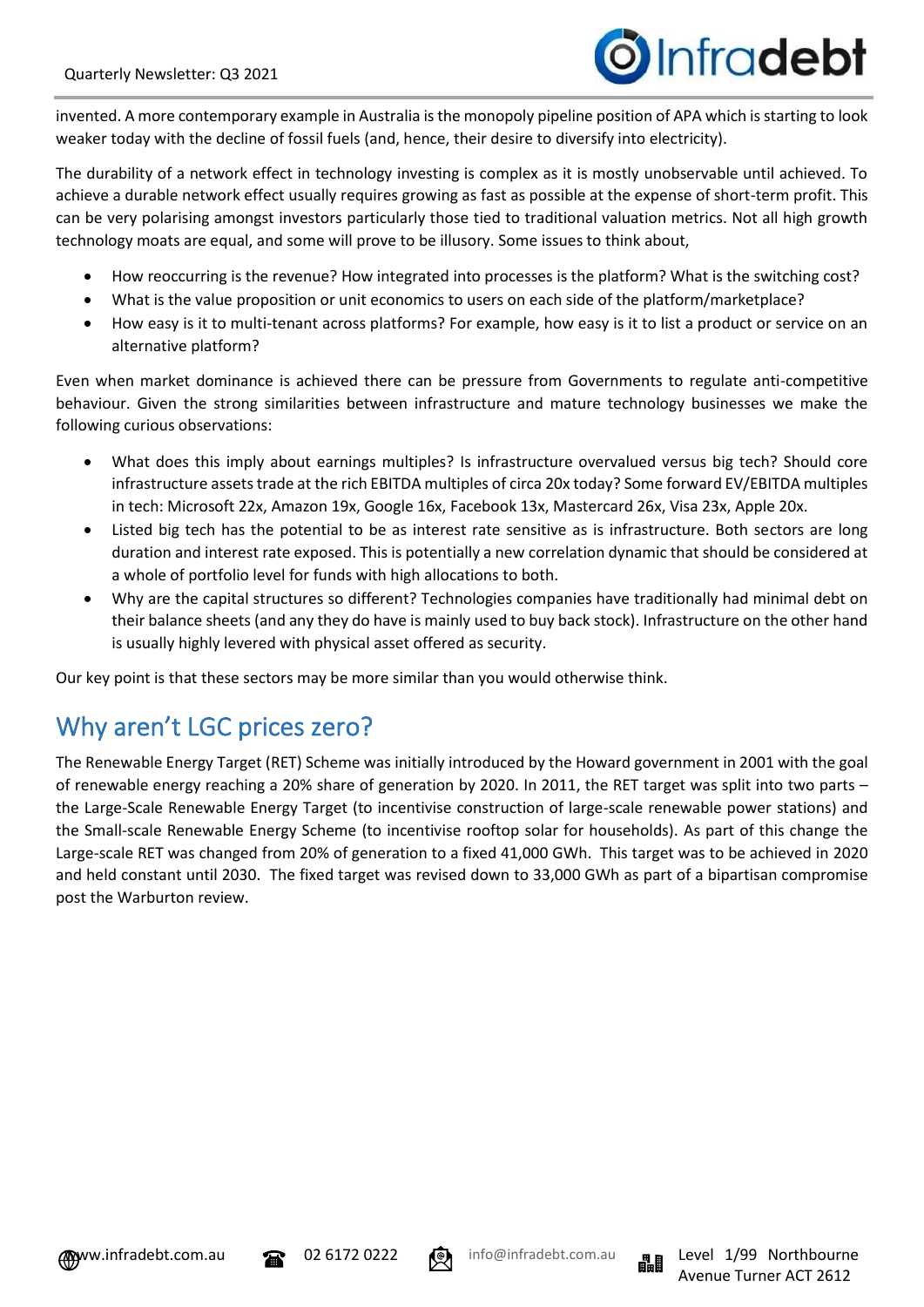

Source: Clean Energy Regulator, Infradebt

Under the RET one Large-scale Generation Certificate (LGC) is granted for each MWh of renewable generation. Liable parties (mainly electricity retailers) have an obligation to surrender LGCs in proportion to their customer load. This is the main source of demand for LGCs. State governments and private entities also voluntarily surrender LGCs as a contribution to the RET target. Liable parties can purchase LGCs on a spot market, directly generate LGCs by owning renewable regenerators or through buying LGCs and power together as part of a bundled power purchase agreement. There is an effective cap on LGC prices as failing to surrender enough LGCs results in a non-tax deductable penalty charge of \$65 per LGC. This implies a cap of LGC values of around \$90.



## Source: Clean Energy Regulator, Infradebt

Each LGC is additional revenue for renewable generators over and above the value of energy. It is effectively a subsidy that is funded by an obligation on retailers(borne by electricity users). While an LGC is a green premium for generators, it is not equivalent to a carbon credit. One LGC unit represents one MWh of green electricity rather than one tonne of abated carbon. The carbon abatement value of LGCs is dependent on carbon intensity of the displaced generation.

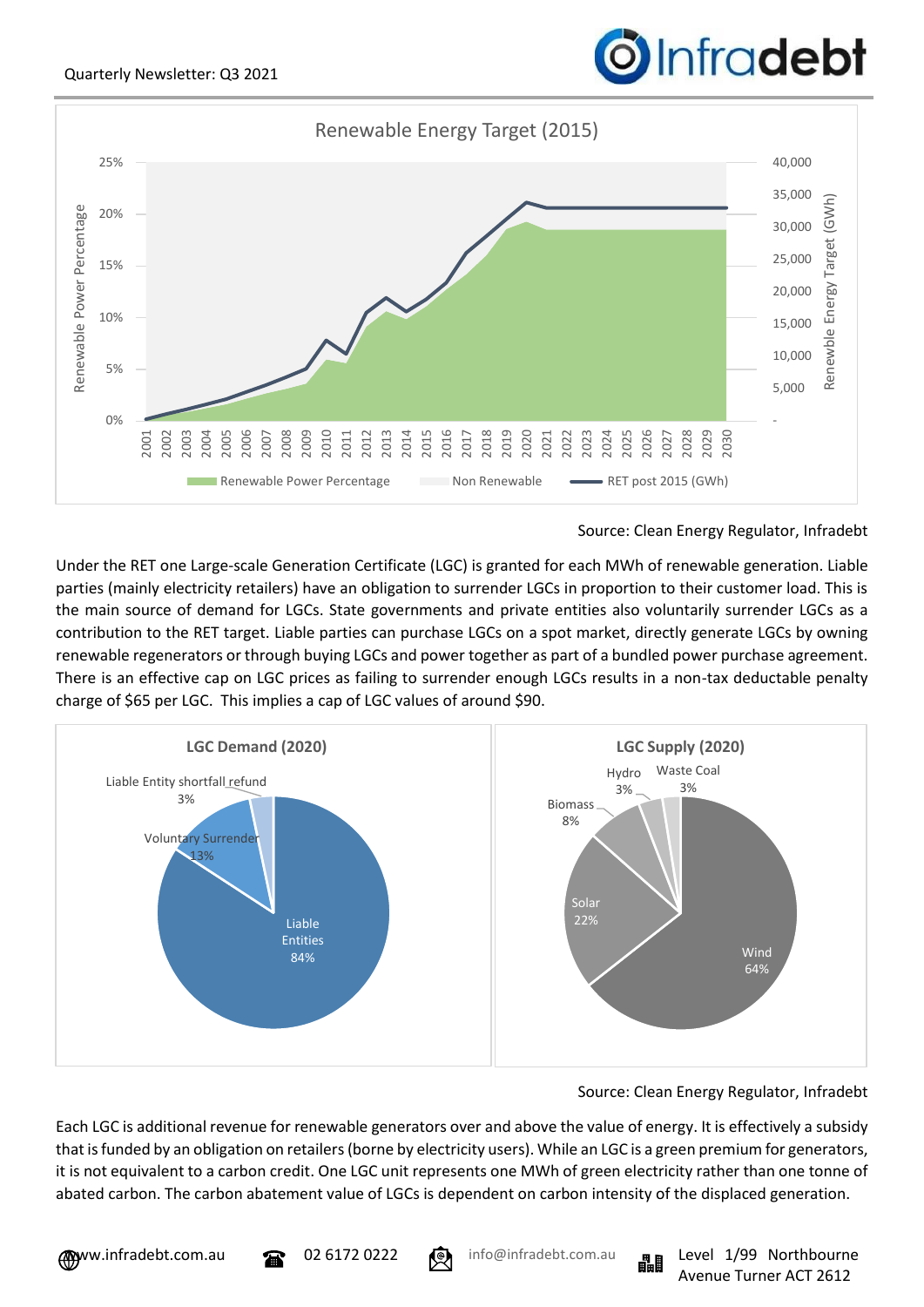

#### History of LGC Prices

The chart below shows the history of LGC prices since 2014.



#### Source: Refinitiv Eikon

2014 was a low point for LGC prices since the establishment of the scheme. The Abbott government commissioned a review of the RET scheme by Dick Warburton which recommended the scheme be abolished. LGC prices crashed during this period (as did the pace of new renewables construction).

In late 2015, LGC prices rebounded along with confidence in the scheme. This reflected the compromise 33,000 GWh target adopted in June 2015 (which was a rejection of the Warburton review recommendation). The rebound also reflected the shift in outlook for the renewables sector after Malcolm Turnbull became Prime Minister. At this point it was clear to market participants that the industry was going to struggle to meet the 33,000 GWh target by 2020 and, hence, LGC prices exploded to near the price ceiling between 2016 and 2018.

This, combined with a spike in energy prices following the closure of the Hazelwood and Northern power stations, drove the biggest boom in renewable energy construction Australia has ever seen (see next chart).



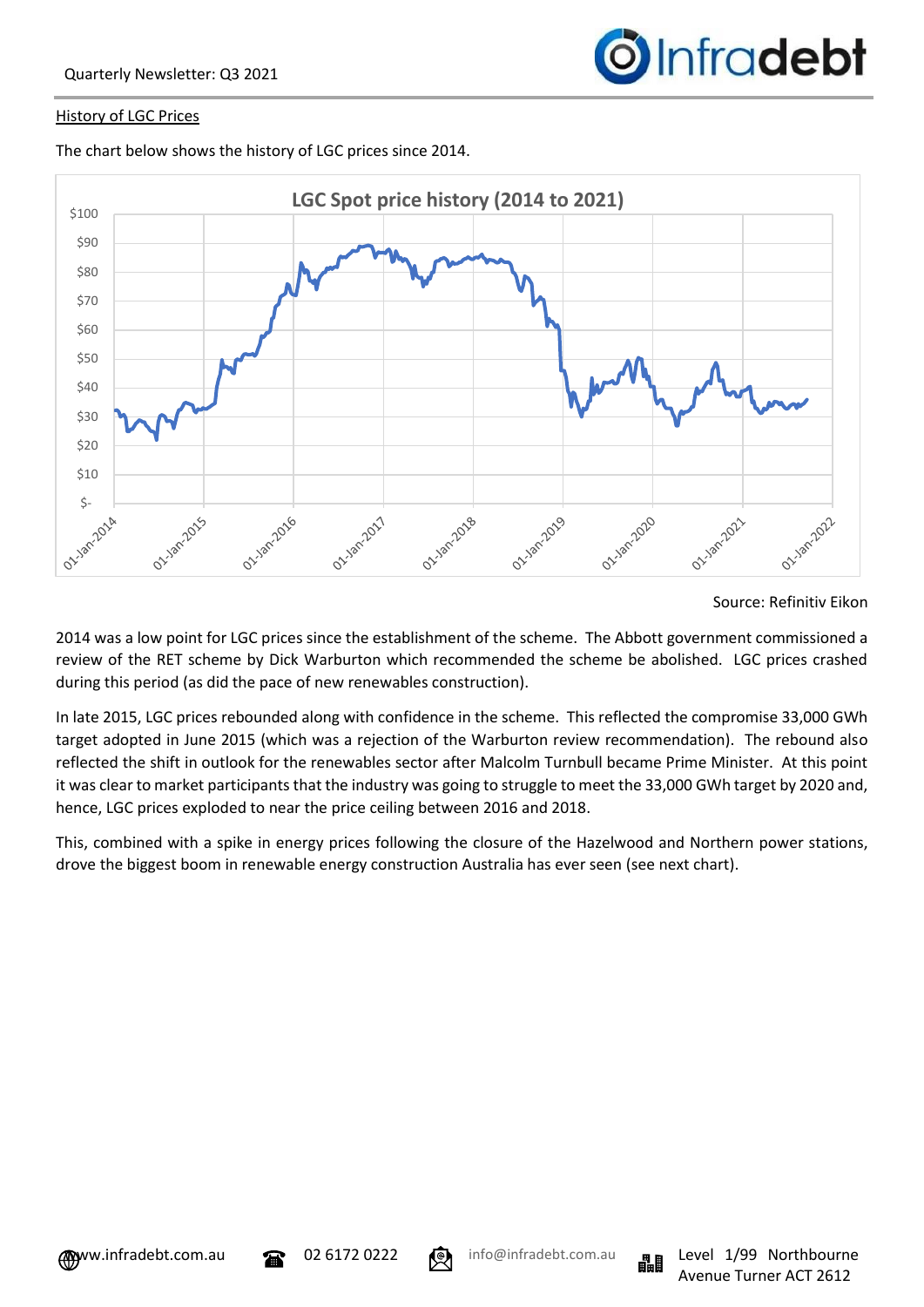

Source : Clean Energy Regulator, Infradebt

Many projects have suffered commissioning delays. However, in calendar 2020 the CER registered 33,152,980 LGCs. That is, there were enough LGCs registered to meet the RET target (only just).

It is possible to use the CER registration data (see chart above) and stereotypical capacity factors of renewable projects, to estimate the run-rate supply of LGCs based on current operational projects (see chart below). Current capacity implies a 2021 supply of LGCs of around 40 million LGCs. This is well above the 33,000 targets. With around 2-3GW of new projects reaching financial close per year, this supply of LGCs is be expected to grow at around 4 million LGCs per year.



Source: Infradebt, Refinitiv Eikon



Avenue Turner ACT 2612

# **O**Infradebt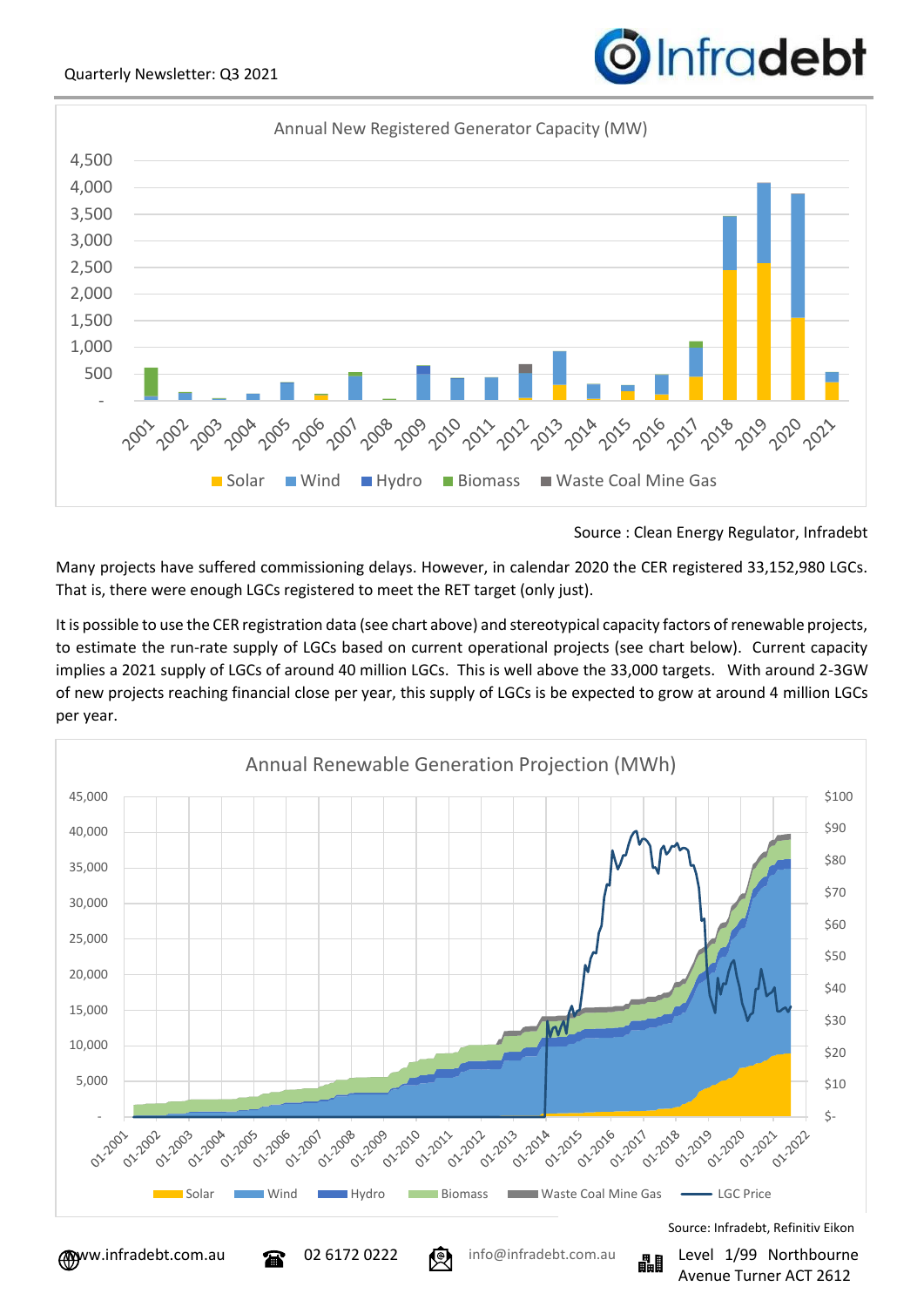

This raises the question, if we are already 8 million LGCs per annum above the target and growing at 4 million LGCS per year, why haven't LGC prices fallen to zero. They have declined from the heady days of \$80-90 but at \$35-38 are still very valuable. Depending on the region of the NEM, LGCs are worth as much as energy – effectively doubling the revenue of projects.

### Why aren't LGCs worth zero?

There are a few factors supporting LGC prices – some short-term and others ongoing.

One wrinkle in the design of the RET is that retailers have the option of paying the shortfall penalty (\$65 not tax deductable) and then if they surrender sufficient LGCs to meet their obligation in the two subsequent calendar years, they can get this penalty refunded. In an era of low interest rates, and with LGC prices expected to fall, this provides a mechanism to meet the RET obligation at a lower cost. However, a side effect of retailers applying this strategy is that it increases demand for LGCs in future years above the 33,000 GWh target as retailers need to acquire additional LGCs to catchup the shortfall from previous years. The CER expects this to be 3,400 GWh of LGCs in 2021 (i.e. an extra 10% over and above the base target). This has the potential to continue for a year or two – the incentive for retailers exists while ever forward prices for LGCs are much lower than spot prices. However, in the context of LGC prices over the next decade, this is only a short-term phenomenon and will inevitably by swamped by the ongoing increase in supply of LGCs. This is part of it, but not the real reason prices aren't collapsing.

The key driver is demand over and above the RET. That is voluntary surrender demand.

The first element of this is state based schemes. For example, the ACT government has a 100% renewable energy target and as part of this has entered into long-term contracts for difference under which it acquires LGCs from wind and solar farms in SA, Vic and NSW. The LGCs acquired under these offtakes are voluntarily surrendered (and, hence, are not available to retailers to satisfy their RET obligations). This is approx. 2,200 GWH of LGCs a year (i.e. another 7% above the RET target).

The second element is private sector voluntary surrender. For the 2020-21 financial year this was 1,835 GWh of LGC demand. Data on this is patchy, but CER data suggest this represents a tripling of voluntary surrender activity compared to calendar 2018.

Within this voluntary surrender activity, one of the most rapidly growing segments is renewable energy commitments. That is, corporates which have entered into PPAs to acquire renewable energy voluntarily surrendering the LGCs acquired through these PPAs. This has grown from nothing (or at least not recognised as a category in the CER data) to approximately 300 GWh in 2020-21. However, based on the Energetics corporate PPA tracker (see chart below), this category is likely to explode over the years ahead. The chart below tracks PPAs based on when they are publicly announced. This is usually at financial close, prior to the start of construction, and so there is probably a two year lag between a PPA being announced and registration of LGCs. It is also not clear if all corporates intend to surrender their LGCs and so not all of this represents incremental demand over and above the RET.



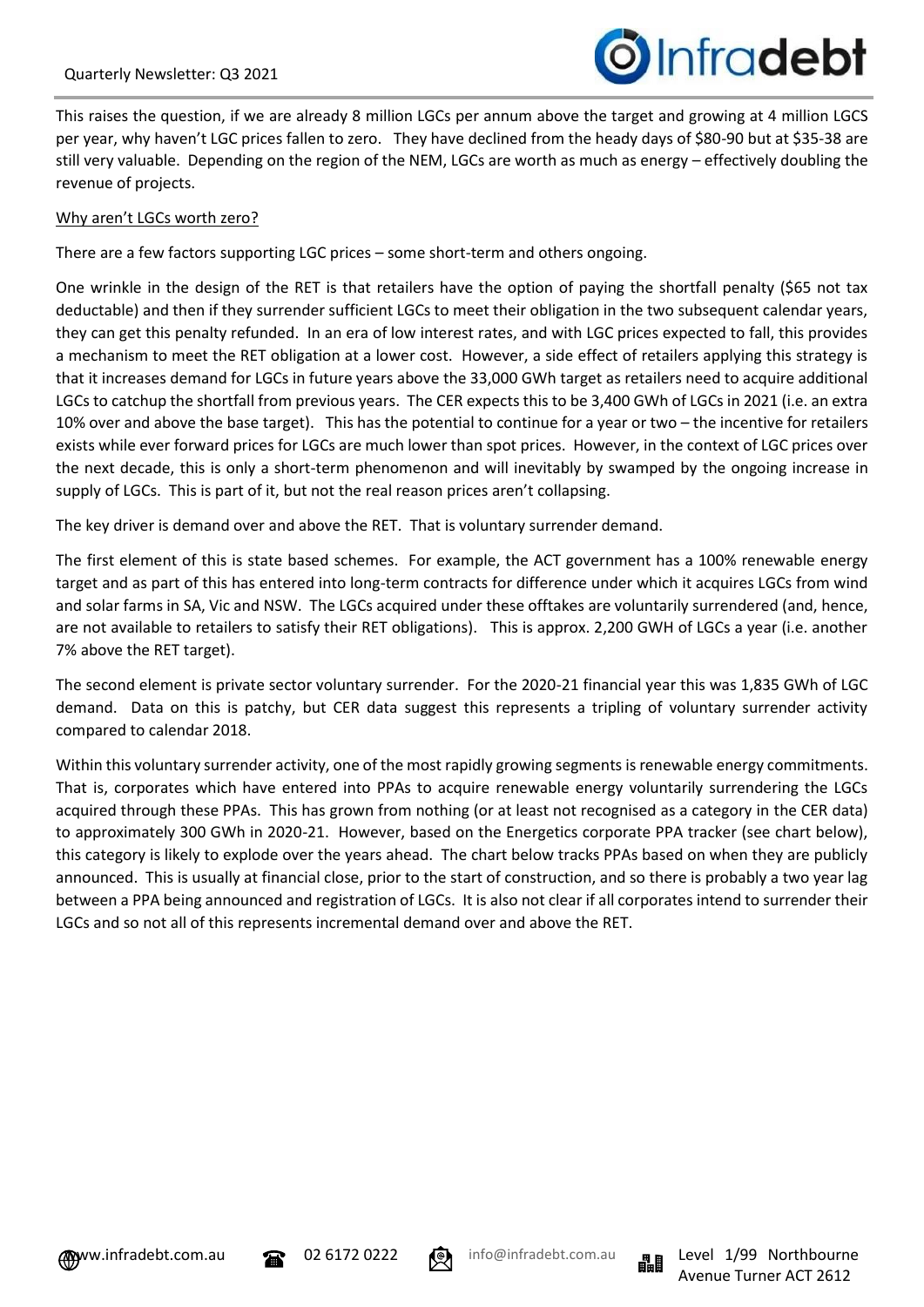



### Source: Energetics

For corporates looking to purchase power on long term contracts, renewable energy PPAs have offered attractive prices compared to the spot market. It has allowed corporates to effectively acquire LGCs for no/limited incremental cost. Thus, entering into corporate PPAs can be a low cost source of carbon abatement.

In Infradebt's view, interest in carbon abatement and, hence, voluntary surrender demand over and above the RET, is likely to remain strong. This will arise both through international/national climate targets (and in this context the pressure will be on Australia to lift its ambition) as well as from corporates unilaterally adopting net zero goals (and, effectively, adopting a higher target than the minimum implied by Australian law).

LGCs are not directly analogous to carbon abatement or emissions. Carbon abatement of renewables will depend on what is displaced – if one extra MWh of renewables displaces one MWh of coal then this saves approximately one tonne of carbon. If one extra MWh displaces 1MWh of gas fired generation then this saves 0.4-0.6 tonnes of carbon.

However, in simple terms, in a world of \$25+ carbon prices it is not internally consistent to expect LGC prices to fall to zero. There should be some on-going consistency with the implicit price of carbon in electricity markets – which is